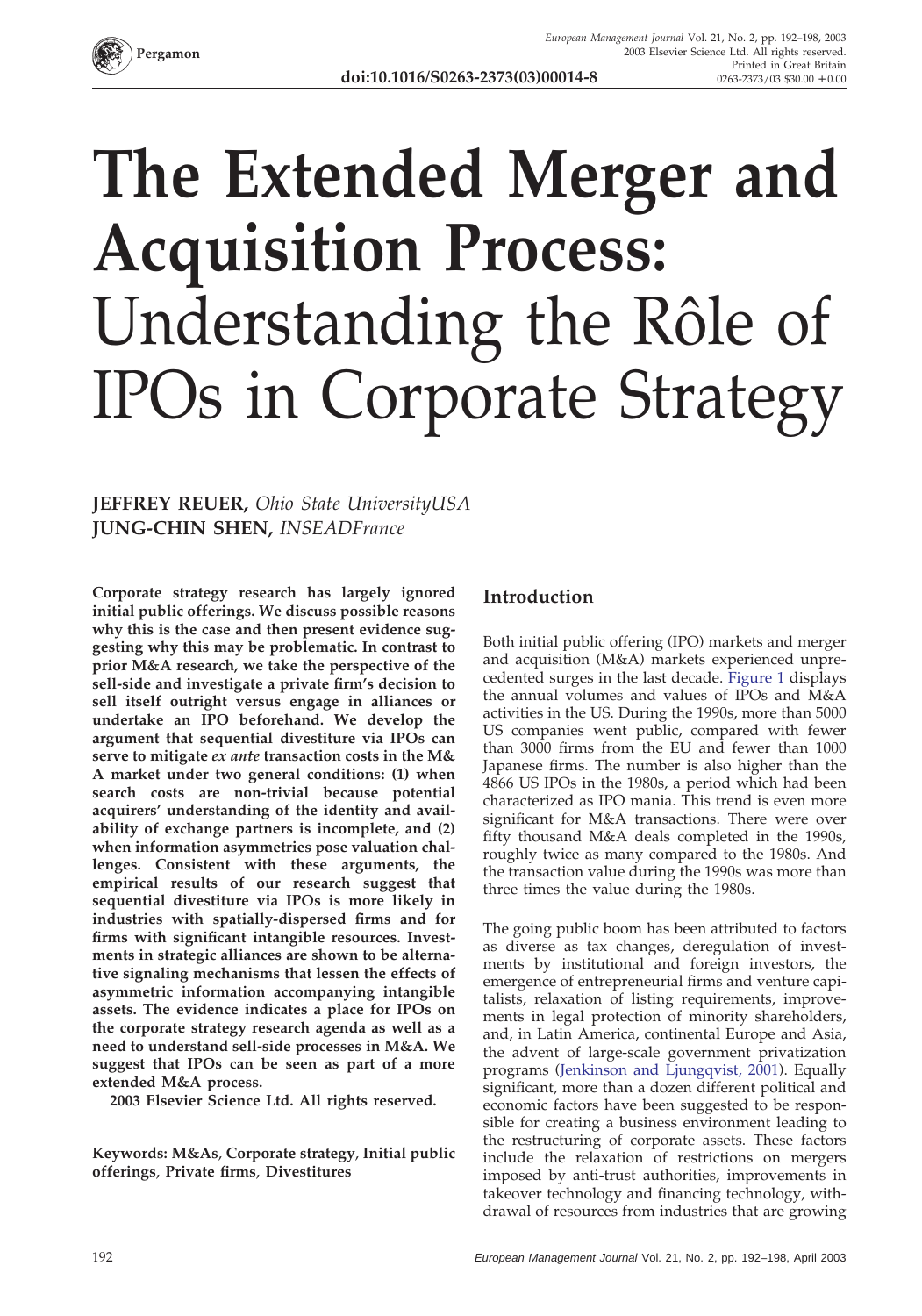<span id="page-1-0"></span>

**Figure 1 Annual Volume and Value of IPOs and M&As in the US**

more slowly or that must shrink, and, notably, deregulation in the financial services, gas, transportation, broadcasting, and telecommunications sectors (e.g., Andrade *et al*., 2001). However, despite the increasing importance of IPO and M&A activities and the concurrence of IPOs proceeds and M&A values (the correlation is as high as 0.87 over the past two decades), little research has examined the interplay between these two markets.

Viewing IPO and M&A markets in a separable fashion may reflect a conventional view that IPO markets and the market for corporate control are largely independent. Specifically, it is often assumed that going public is mainly undertaken as a purely financial choice or the natural outcome of an entrepreneurial firm's efforts to develop a new business. Under traditional finance theory, IPOs might be assessed based on the tradeoffs between the benefits arising from relaxing an owner-manager's liquidity constraints and the costs associated with the agency hazards stemming from the separation of ownership and control in corporations (Jensen and Meckling,

1976). Although such an agency theory perspective has also inspired theories accounting for M&A activities based on conflicts of shareholders and managers over the payout of free cash flow (Jensen, 1986), the link between the decision to go public and subsequent divestiture activities has largely been ignored.

However, recent descriptive findings indicate that IPOs are often part of a larger process of transferring control rights in organizations. For instance, in newly-public Italian firms the controlling stake is sold to an outsider 13.6 per cent of the time, which is roughly twice the rate for the Italian economy in general (Pagano *et al*., 1998). Not only are control changes more likely to happen for IPO firms than private firms, but newly-public firms also experience a greater rate of acquisition than established public firms (Field and Mulherin, 1999). Practitioner accounts of merger and acquisition patterns suggest that a firm can use an IPO as a way of 'teeing up' a company for sale, or as a first step in a sequential divestiture strategy (Rock, 1994). Taken together,